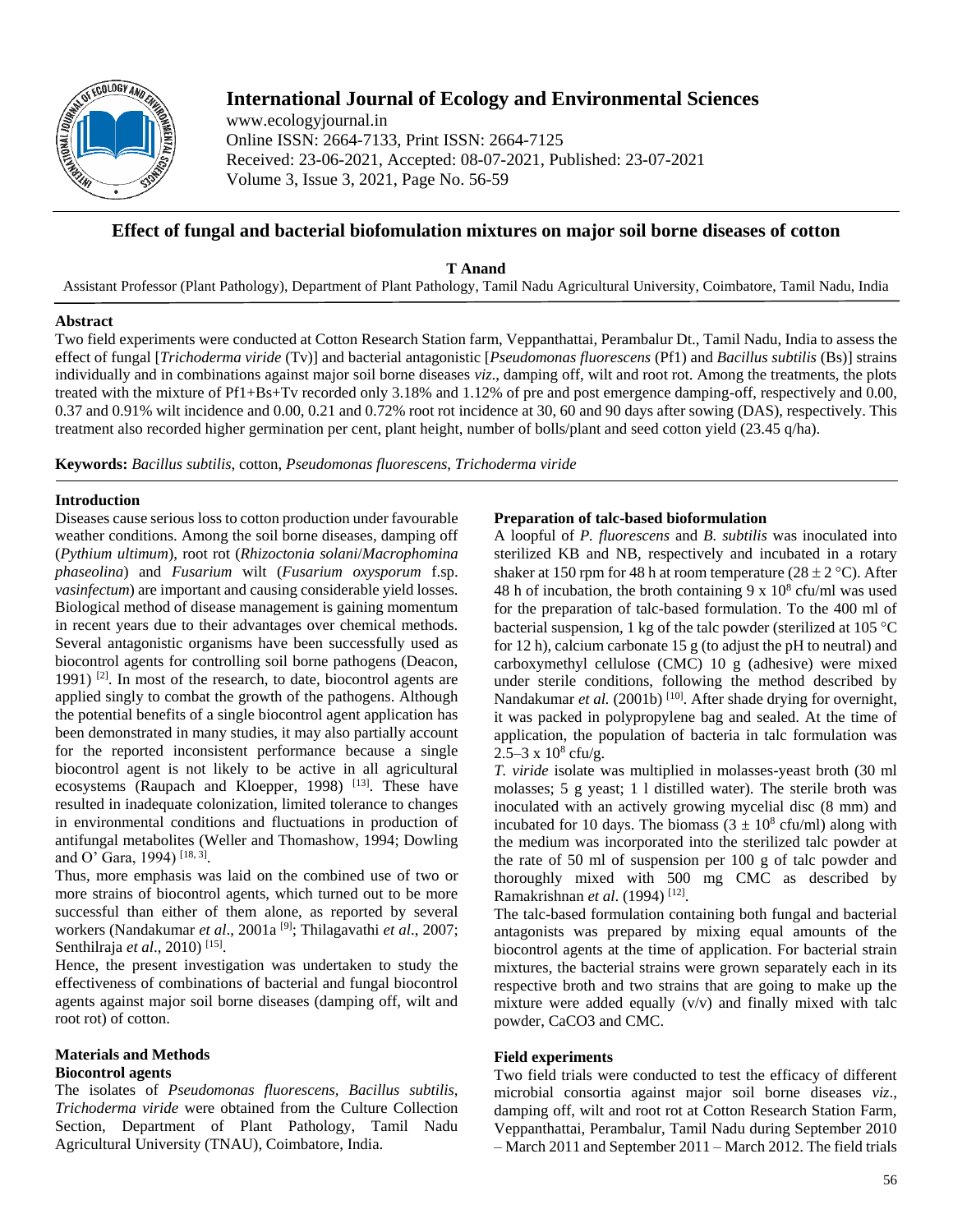were laid out in a randomized block design (RBD) with three replications. The cotton hybrid RCH 530 BG II was used and the seeds were sown in 20  $m^2$  plots with a spacing of 90 x 60 cm. The treatments of experiment were T1- *P. fluorescens* (Pf1), T2- *B. subtilis* (Bs), T3- *T. viride* (Tv), T4- Pf1+Bs, T5- Pf1+Tv, T6- Bs+Tv, T7- Pf1+Bs+Tv, T8- Carbendazim (Standard check) and T9- Untreated check.

#### **Method of application**

#### **Seed bacterization**

Before sowing, cotton seeds were treated with talc-based formulation (10 g/kg of seeds) of individual or mixture of fungal and bacterial strains. The fungicide carbendazim was applied at the rate of 2 g/kg of seeds. The seeds not treated with bioagents or fungicide served as control.

### **Soil application**

The talc-based formulation of fungal and bacterial strains (2.5 kg/ha) was mixed with 50 kg of farmyard manure (FYM) and applied 30 days after sowing (DAS) as soil application.

#### **Disease assessment**

Percentages of pre and post emergence damping-off in each treatment were recorded 10 and 25 days after sowing using the formula

Pre-emergence (%) = (Number of non-germinated seeds/Total number of sown seeds) x 100

Post-emergence  $(\%)$  = (Number of dead seedlings/ Total number of sown seeds) x 100

The wilt and root rot disease incidence was recorded 30, 60 and 90 days after sowing and % disease incidence was calculated using the formula:

% disease (root rot/wilt) incidence = (No. of infected plants/Total number of plants) x 100.

 The growth and yield attributing parameters *viz*., plant height and number of bolls/plant were recorded. The seed cotton yield in different treatments was also recorded.

### **Statistical analysis**

The data were statistically analyzed using the IRRISTAT version 92 developed by the International Rice Research Institute Biometrics unit, the Philippines (Gomez and Gomez, 1984). Prior to statistical analysis of variance (ANOVA) the percentage values of the disease index were arcsine transformed. Data were subjected to analysis of variance (ANOVA) at two significant levels ( $P < 0.05$  and  $P < 0.01$ ) and means were compared by Duncan's Multiple Range Test (DMRT).

#### **Results and Discussion**

The talc-based formulation of fungal and bacterial strains either individually or as a mixture significantly reduced the incidence of damping off, wilt and root rot diseases in cotton (Table 1, 2 and 3). The efficacy of the fungal and bacterial strain mixture was better than the standard fungicide (carbendazim) application in controlling the disease severity. Combining fungal antagonistic strain (*T. viride*) with bacterial strains (*P. fluorescens* and *B. subtilis*) resulted in improved suppression of damping off, wilt and root rot relative to individual application of these strains.

Among the different treatments, the mixture of Pf1+Bs+Tv recorded only 3.18% and 1.12% of pre and post emergence damping-off, respectively followed by Pf1+Tv, Pf1+Bs and Bs+Tv. The fungicide carbendazim treated plots recorded the incidence of 6.78 and 5.57%, where as the untreated control recorded 16.78 and 10.70% pre and post emergence damping off, respectively. Similarly, the formulation of fungal and bacterial strain mixture (Pf1+Bs+Tv) was also effective for the control of wilt and root rot diseases compared to other treatments and untreated control. This treatment recorded only 0.00, 0.37 and 0.91% wilt incidence and 0.00, 0.21 and 0.72% root rot incidence at 30, 60 and 90 DAS, respectively. Where as, the untreated control recorded the incidence of 2.41, 9.97 and 13.31% wilt and 2.57, 6.79 and 12.22% root rot at 30, 60 and 90 DAS, respectively. Seed treatment and soil application of biocontrol agents *viz., P. fluorescens, B*. *subtilis* and *T. viride* effectively reduced root rot caused by soil borne pathogens in several crops (Thilagavathi *et al*., 2007; Senthilraja *et al*., 2010; Lath *et al*., 2011)[15, 8]. The inhibitory effect of *Trichoderma* species might be due to direct mycoparasitism in addition to competition for nutrients (Elad *et al.*, 1982; Henis and Papavizas, 1983)<sup>[4, 6]</sup>. The *P. fluorescens* strains reduced the root rot infection through several mechanisms including production of lytic enzymes (Velazhahan *et al*., 1999) [17], siderophores (Scher and Baker, 1982)<sup>[14]</sup> and hydrogen cyanide (Bakker and Schippers, 1987)<sup>[1]</sup>. *B. subtilis* strains known to inhibit several soil borne diseases such as *Fusariam* wilt of red gram (Podile and Dube, 1985)<sup>[11]</sup> and *R. solani* (damping off of peppermint) (Kamalakannan *et al*., 2003) <sup>[7]</sup>. The fungal and bacterial strain mixtures ( $Pf1+Bs+Tv$ ) recorded significantly higher germination per cent, plant height, no. of bolls/plant and seed cotton yield than the individual strains and untreated control. The number of bolls and seed cotton yield was higher in the plots treated with mixture of strains compared to individual strains. Maximum yield (23.45 q/ha) and BC ratio (1:4.71) was recorded in Pf1+Bs+Tv mixture treated plots (Table 4). The yield was also significantly greater than the plots treated with individual strains and untreated control. Interestingly Pf1+Bs+Tv mixture treated plots recorded significantly higher seed cotton yield and BC ratio over chemical fungicide treatment. Similarly, a combined application of *P.* fluorescens + *B. subtilis*  + *T. viride* increased growth and yield attributes in black gram (Thilagavathi *et al*., 2007) and physic nut (Lath *et al*., 2011) [8] .

**Table 1:** Effect of different microbial consortia on the incidence of damping off in cotton (Pooled mean of two seasons)

| S. No. | <b>Treatments</b>    | Damping off $(\% )$  |                    |  |  |
|--------|----------------------|----------------------|--------------------|--|--|
|        |                      | <b>Pre-emergence</b> | Post-emergence     |  |  |
| 1.     | P. fluorescens (Pf1) | 9.05 <sup>ef</sup>   | 5.83 <sup>cd</sup> |  |  |
| 2.     | $B.$ subtilis $(Bs)$ | $11.85$ <sup>f</sup> | 7.14 <sup>d</sup>  |  |  |
| 3.     | T. viride (Tv)       | $8.66$ de            | 5.92 <sup>cd</sup> |  |  |
| 4.     | $Pf1+Bs$             | 6.87 <sup>bc</sup>   | $4.27^{bc}$        |  |  |
| 5.     | $Pf1+Tv$             | 5.39 <sup>b</sup>    | 3.50 <sup>b</sup>  |  |  |
| 6.     | $Bs+Tv$              | 8.62 <sup>cd</sup>   | $4.30^{bc}$        |  |  |
| 7.     | $Pf1+Bs+Tv$          | 3.18 <sup>a</sup>    | 1.12 <sup>a</sup>  |  |  |
| 8.     | Carbendazim (0.1%)   | $6.78$ bc            | 5.57 <sup>c</sup>  |  |  |
| 9.     | Untreated check      | 16.78 <sup>g</sup>   | $10.70^{\circ}$    |  |  |

Values are means of three replications. In a column, means followed by a common letter are not significantly different at 5% level by DMRT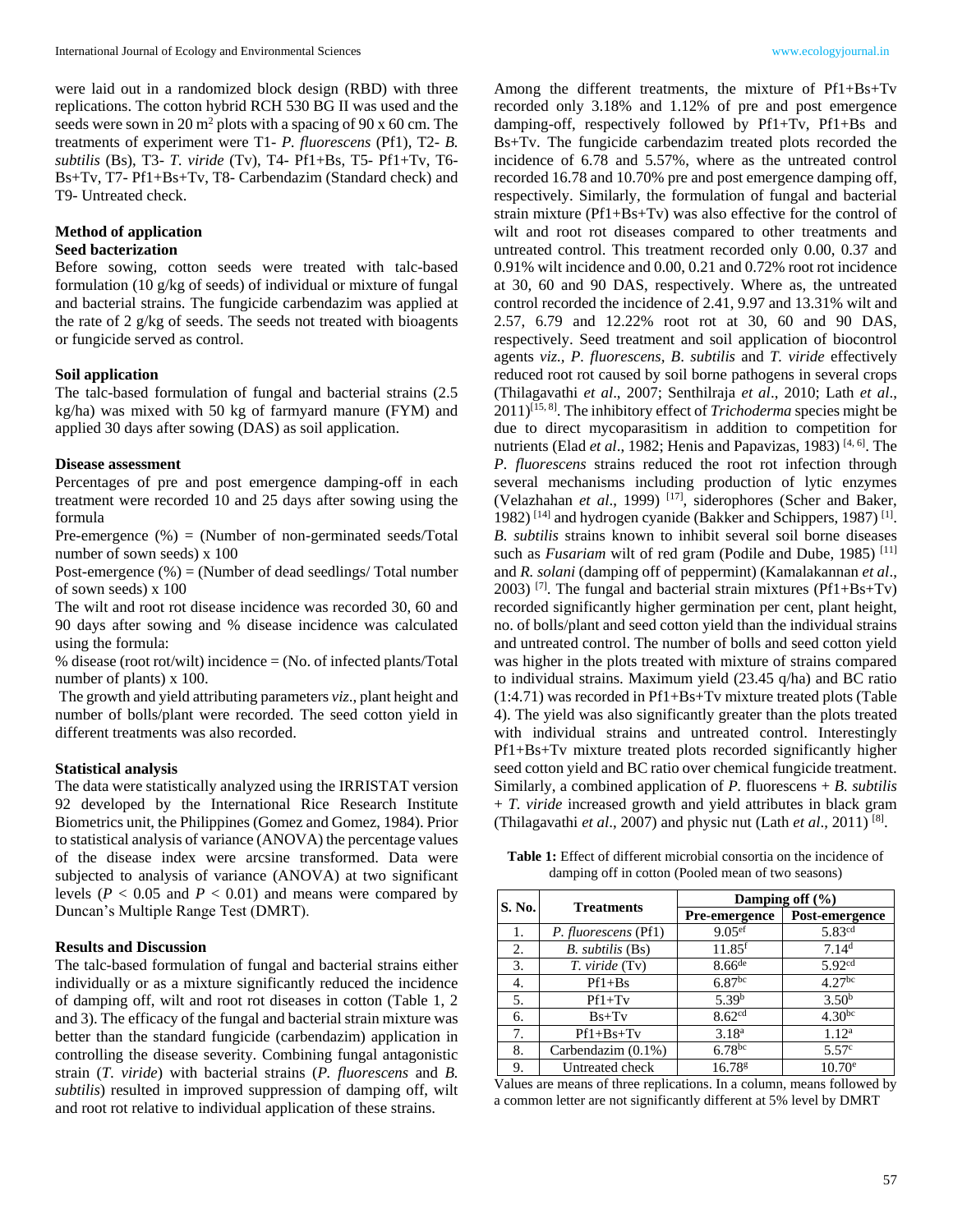**Table 2:** Effect of different microbial consortia on the incidence of wilt in cotton (Pooled mean of two seasons)

| S. No. | <b>Treatments</b>     | Wilt incidence (%) |                    |                    |  |  |
|--------|-----------------------|--------------------|--------------------|--------------------|--|--|
|        |                       | <b>30 DAS</b>      | 60 DAS             | <b>90 DAS</b>      |  |  |
| 1.     | P. fluorescens (Pf1)  | $0.14^a$           | 4.11 $^{cd}$       | 5.61 <sup>cd</sup> |  |  |
| 2.     | B. subtilis (Bs)      | 0.77 <sup>a</sup>  | 5.17 <sup>d</sup>  | $8.32^e$           |  |  |
| 3.     | T. viride (Tv)        | 0.27 <sup>a</sup>  | 4.10 <sup>cd</sup> | 5.74cd             |  |  |
| 4.     | $Pf1+Bs$              | 0.00 <sup>a</sup>  | $1.95^{ab}$        | $2.85^{b}$         |  |  |
| 5.     | $Pf1+Tv$              | 0.00 <sup>a</sup>  | 1.59 <sup>ab</sup> | $2.55^{ab}$        |  |  |
| 6.     | $Bs+Tv$               | $0.15^{\rm a}$     | 2.67 <sup>bc</sup> | 3.92 <sup>bc</sup> |  |  |
| 7.     | $Pf1+Bs+Tv$           | 0.00 <sup>a</sup>  | 0.37 <sup>a</sup>  | 0.91 <sup>a</sup>  |  |  |
| 8.     | Carbendazim $(0.1\%)$ | 0.27 <sup>a</sup>  | 2.29 <sup>ab</sup> | 6.17 <sup>d</sup>  |  |  |
| 9.     | Untreated check       | 2.41 <sup>b</sup>  | 9.97 <sup>e</sup>  | 13.31 <sup>f</sup> |  |  |

Values are means of three replications. In a column, means followed by a common letter are not significantly different at 5% level by DMRT

| <b>Table 3:</b> Effect of different microbial consortia on the incidence of root |
|----------------------------------------------------------------------------------|
| rot in cotton (Pooled mean of two seasons)                                       |

| S. No. | <b>Treatments</b>    | Root rot incidence $(\% )$ |                    |                    |  |
|--------|----------------------|----------------------------|--------------------|--------------------|--|
|        |                      | <b>30 DAS</b>              | <b>60 DAS</b>      | <b>90 DAS</b>      |  |
| 1.     | P. fluorescens (Pf1) | $0.46^{\rm a}$             | $3.70^{bc}$        | 4.53 <sup>cd</sup> |  |
| 2.     | B. subtilis (Bs)     | 0.96 <sup>a</sup>          | $5.13^{cd}$        | 6.47 <sup>d</sup>  |  |
| 3.     | T. viride (Tv)       | 0.32 <sup>a</sup>          | $3.68^{bc}$        | 4.40 <sup>bc</sup> |  |
| 4.     | $Pf1+Bs$             | $0.00^{\rm a}$             | 1.49 <sup>a</sup>  | 3.13 <sup>b</sup>  |  |
| 5.     | $Pf1+Tv$             | $0.00^a$                   | 0.72 <sup>a</sup>  | 2.16 <sup>b</sup>  |  |
| 6.     | $Bs+Tv$              | $0.24^{\rm a}$             | 2.26 <sup>ab</sup> | 3.29 <sup>b</sup>  |  |
| 7.     | $Pf1+Bs+Tv$          | $0.00^a$                   | 0.21 <sup>a</sup>  | 0.72 <sup>a</sup>  |  |
| 8.     | Carbendazim (0.1%)   | 0.49 <sup>a</sup>          | 4.82 <sup>cd</sup> | 4.94 <sup>cd</sup> |  |
| 9.     | Untreated check      | 2.57 <sup>b</sup>          | 6.79 <sup>e</sup>  | $12.22^e$          |  |
|        |                      |                            |                    |                    |  |

Values are means of three replications. In a column, means followed by a common letter are not significantly different at 5% level by DMRT

| <b>Table 4:</b> Effect of different microbial consortia on growth and yield attributes in cotton (Pooled mean of two seasons) |  |
|-------------------------------------------------------------------------------------------------------------------------------|--|
|-------------------------------------------------------------------------------------------------------------------------------|--|

| S. No. | <b>Treatments</b>  | <b>Germination</b> (%) | Plant height (cm)  |                      |                      |                      | Yield               | <b>BCR</b> |
|--------|--------------------|------------------------|--------------------|----------------------|----------------------|----------------------|---------------------|------------|
|        |                    |                        | <b>30 DAS</b>      | <b>60 DAS</b>        | <b>90 DAS</b>        | No. of bolls/plant   | (q/ha)              |            |
| 1.     | P. fluorescens Pf1 | 91.0 <sup>cd</sup>     | $26.50^{ab}$       | 81.80 <sup>c</sup>   | $122.6^\circ$        | $47.45^{\circ}$      | $18.92^e$           | 2.80       |
| 2.     | B. subtilis (Bs)   | 88.2 <sup>d</sup>      | $22.35^{\circ}$    | $71.03^e$            | $107.5^{\circ}$      | 41.99e               | 16.90 <sup>f</sup>  | 2.46       |
| 3.     | T. viride (Tv)     | 91.1 <sup>cd</sup>     | 24.70 <sup>b</sup> | 76.91 <sup>d</sup>   | 114.2 <sup>d</sup>   | 44.25 <sup>d</sup>   | $18.15^e$           | 2.68       |
| 4.     | $Pf1+Bs$           | $93.1^{bc}$            | $27.25^{ab}$       | $82.68^{bc}$         | $124.4^{\circ}$      | 47.80 <sup>c</sup>   | 20.92 <sup>cd</sup> | 3.40       |
| 5.     | $Pf1+Tv$           | $94.6^{ab}$            | 27.88 <sup>a</sup> | $84.56^{ab}$         | $128.4^{b}$          | 50.79 <sup>b</sup>   | $21.90^{bc}$        | 3.95       |
| 6.     | $Bs+Tv$            | 91.3 <sup>b</sup>      | 25.60 <sup>b</sup> | 79.64c               | 116.0 <sup>d</sup>   | 45.32 <sup>cd</sup>  | $19.68^{de}$        | 2.90       |
| 7.     | $Pf1+Bs+Tv$        | 96.8 <sup>a</sup>      | $28.44^{\circ}$    | 86.71 <sup>a</sup>   | $132.1^{\circ}$      | $54.55^{\rm a}$      | $23.45^{\rm a}$     | 4.71       |
| 8.     | Carbendazim (0.1%) | $93.2^{bc}$            | 20.32 <sup>c</sup> | $61.68$ <sup>f</sup> | $102.3$ <sup>f</sup> | 36.36 <sup>f</sup>   | $18.17^e$           | 1.91       |
| 9.     | Untreated check    | 83.2 <sup>e</sup>      | 14.31 <sup>d</sup> | $50.62$ <sup>g</sup> | $83.70$ <sup>g</sup> | $26.68$ <sup>g</sup> | $9.82$ <sup>g</sup> |            |

Values are means of three replications. In a column, means followed by a common letter are not significantly different at 5% level by DMRTs

#### **References**

- 1. Bakker AW, Schippers B. Microbial cyanide production in the rhizosphere in relation to potato yield reduction and *Pseudomonas* spp. mediated plant growth stimulation. Soil Biology Biochemistry,1987:19:249-256.
- 2. Deacon JW. Significance of ecology in the development of biocontrol agents against soil borne plant pathogens. Biocontrol Science and Technology. 1991; 1:5-20.
- 3. Dowling DN, O'Gara F. Metabolites of *Pseudomonas* involved in the biocontrol of plant disease. Trends in Biotechnology,1994:12:133-141.
- 4. Elad Y, Chet I, Henis Y. Degradation of plant pathogenic fungi by *Trichoderma harzianum*. Canadian Journal of Microbiology,1982:28:719-725.
- 5. Gomez KA, Gomez AA. Statistical Procedure for Agricultural Research. John Wiley and Sons, New York, 1984.
- 6. Henis Y, Papavizas GC. Factors affecting germinability and susceptibility to attack sclerotia of *Sclerotium rolfsii* by *Trichoderma harzianum* in field soil. Phytopathology,1983:73:1469-1474.
- 7. Kamalakannan A, Mohan L, Kavitha K, Harish S, Radjacommare R, Nakkeeran S, Parthiban VK, Angayarkanni T. Enhancing resistance to stem stolon rot of pepper mint (*Mentha piperita* L*.*) using biocontrol agents. Acta Phytopathologica et Entomologica Hungarica,2003:38:293-305.
- 8. Latha P, AnandT, Prakasam V, Jonathan EI, Paramathma M, Samiyappan R. Combining *Pseudomonas*, *Bacillus* and *Trichoderma* strains with organic amendments and micronutrient to enhance suppression of collar and root rot

disease in Physic nut. Applied Soil Ecology,2011:49:215- 223.

- 9. Nandakumar R, Babu S, Viswanathan R, Sheela J, Raguchander T, Samiyappan R. A new bio-formulation containing plant growth promoting rhizobacterial mixture for the management of sheath blight and enhanced grain yield in rice**.** Biocontrol,2001a:46:493-510.
- 10. Nandakumar R, Babu S, Viswanathan R, Raguchander T, Samiyappan R. Induction of systemic resistance in rice against sheath blight disease by plant growth promoting rhizobacteria. Soil Biology and Biochemistry,2001b:33:603- 612.
- 11. Podile, AR, Dube HC. Effect of *Bacillus subtilis* AF1 on the growth of vascular wilt fungi. Curr. Science,1985:54:1282- 1283.
- 12. Ramakrishnan GI, Jayarajan R, Dinakaran D. Talc based formulation of *Trichoderma viride* for biocontrol of *Macrophomina phaseolina*. Journal of Biological Control,1994:8:41- 44.
- 13. Raupach GS, Kloepper JW. Mixture of plant growth promoting rhizobacteria enhance biological control of multiple cucumber pathogens. Phytopathology,1998,88:1158-1164.
- 14. Scher FM, Baker R. Effect of *Pseudomonas putida* and a synthetic iron chelator on induction of soil suppressiveness to *Fusarium* wilt pathogens. Phytopathology*,*1982:72:1567- 1573.
- 15. Senthilraja G, Anand T, Durairaj C, Kennedy JS, Suresh S, Raguchander T, Samiyappana R. A new microbial consortia containing entomopathogenic fungus, *Beauveria bassiana* and plant growth promoting rhizobacteria, *Pseudomonas*